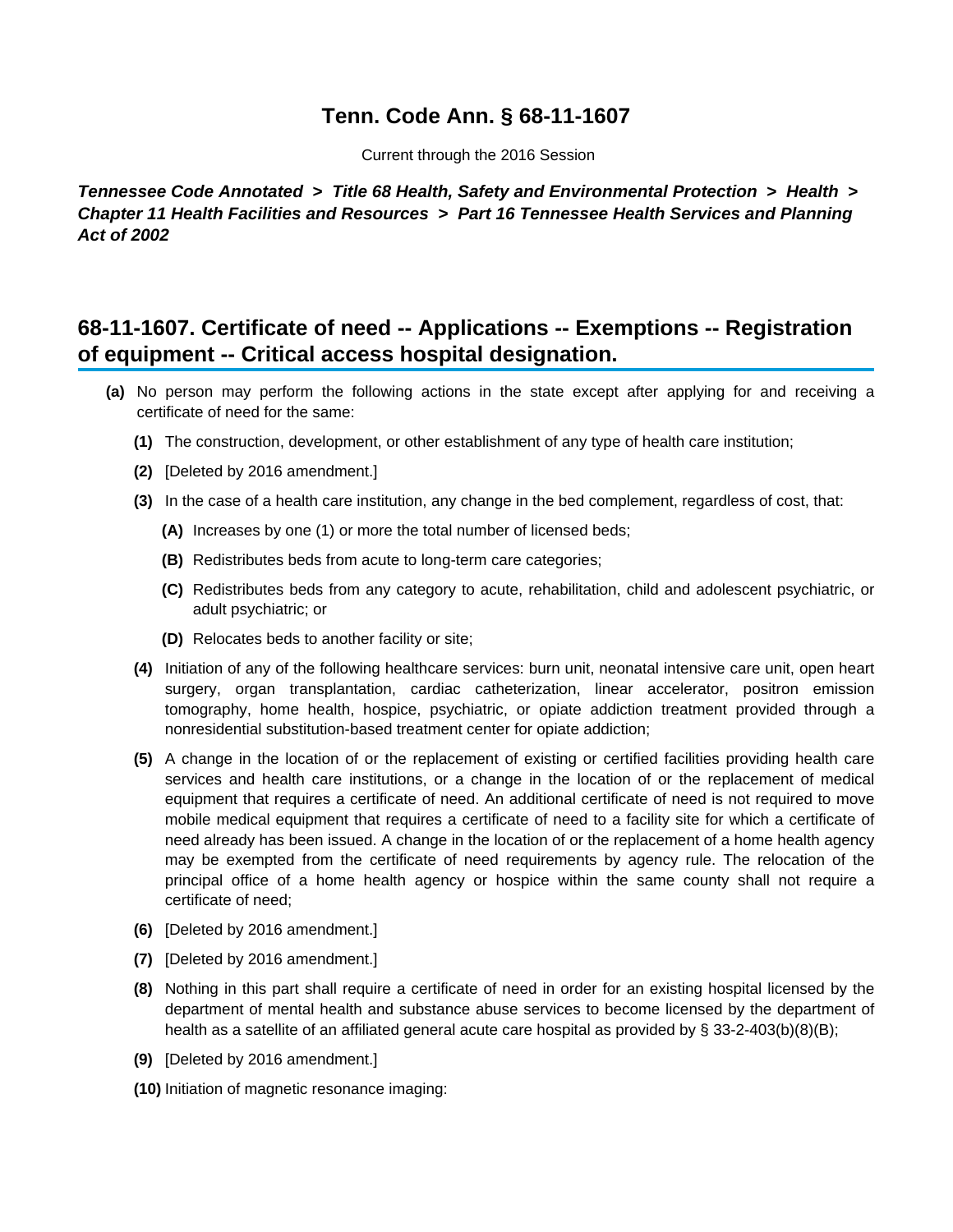- **(A)** In any county with a population in excess of two hundred fifty thousand (250,000) according to the 2010 federal census or any subsequent federal census, only for providing magnetic resonance imaging to pediatric patients; and
- **(B)** In any county with a population of two hundred fifty thousand (250,000) or less according to the 2010 federal census or any subsequent federal census, for providing magnetic resonance imaging to any patients;
- **(11)** Increasing the number of magnetic resonance imaging machines, in any county with a population of two hundred fifty thousand (250,000) or less according to the 2010 federal census or any subsequent federal census, by one (1) or more, except for replacing or decommissioning an existing machine; and
- **(12)** Establishing a satellite emergency department facility by a hospital at a location other than the hospital's main campus.
- **(b)** No agency of the state, or of any county or municipal government, shall approve any grant of funds for, or issue any license to a health care institution for any portion or activity of the health care institution that is established, modified, relocated, changed, or resumed, or that constitutes a covered health care service, in a manner in violation of this part. If any agency of the state, or any county or municipal government approves any grant of funds for, or issues any license to any person or institution for which a certificate of need was required but was not granted, the license shall become void and the funds shall be refunded to the state within ninety (90) days. The agency has the authority to impose civil penalties and petition any circuit or chancery court having jurisdiction to enjoin any person who is in violation as further defined in this part.
- **(c) (1)** Each application shall be commenced by the filing of a letter of intent. The letter of intent shall be filed between the first day of the month and the tenth day of the month, inclusive, prior to the commencement of the review cycle in which the application is to be considered. At the time of filing, the applicant shall cause the letter of intent to be published in a newspaper of general circulation in the proposed service area of the project. The published letter of intent must contain a statement:
	- **(A)** That any health care institution wishing to oppose the application must file written notice with the agency no later than fifteen (15) days before the agency meeting at which the application is originally scheduled; and
	- **(B)** That any other person wishing to oppose the application must file a written objection with the agency at or prior to the consideration of the application by the agency.
		- **(2)** Persons desiring to file a certificate of need application seeking a simultaneous review regarding a similar project for which a letter of intent has been filed, shall file with the agency a letter of intent within ten (10) days after publication of the first filed letter of intent. A copy of any letter of intent filed after the first letter of intent shall be mailed or delivered to the first filed applicant, and shall be published in a newspaper of general circulation in the proposed service area of the first filed applicant within ten (10) days after publication by the first filed applicant. The applications shall be considered and decided by the health services and development agency simultaneously. The agency may refuse to consider the applications simultaneously, if it finds that the applications do not meet the requirements of "simultaneous review" under the rules of the agency.
		- **(3)** Applications for a certificate of need, including simultaneous review applications, shall be filed within five (5) days from the date of publication of the letter of intent. All applications, original and simultaneous review, shall not enter the next review cycle, unless filed with the agency within such time as to assure that such application is deemed complete in accordance with the rules of the agency.
		- **(4)** If there are two (2) or more applications to be reviewed simultaneously in accordance with this part and the rules of the agency, and one (1) or more of those applications is not deemed complete to enter the review cycle, the other applications that are deemed complete shall enter the review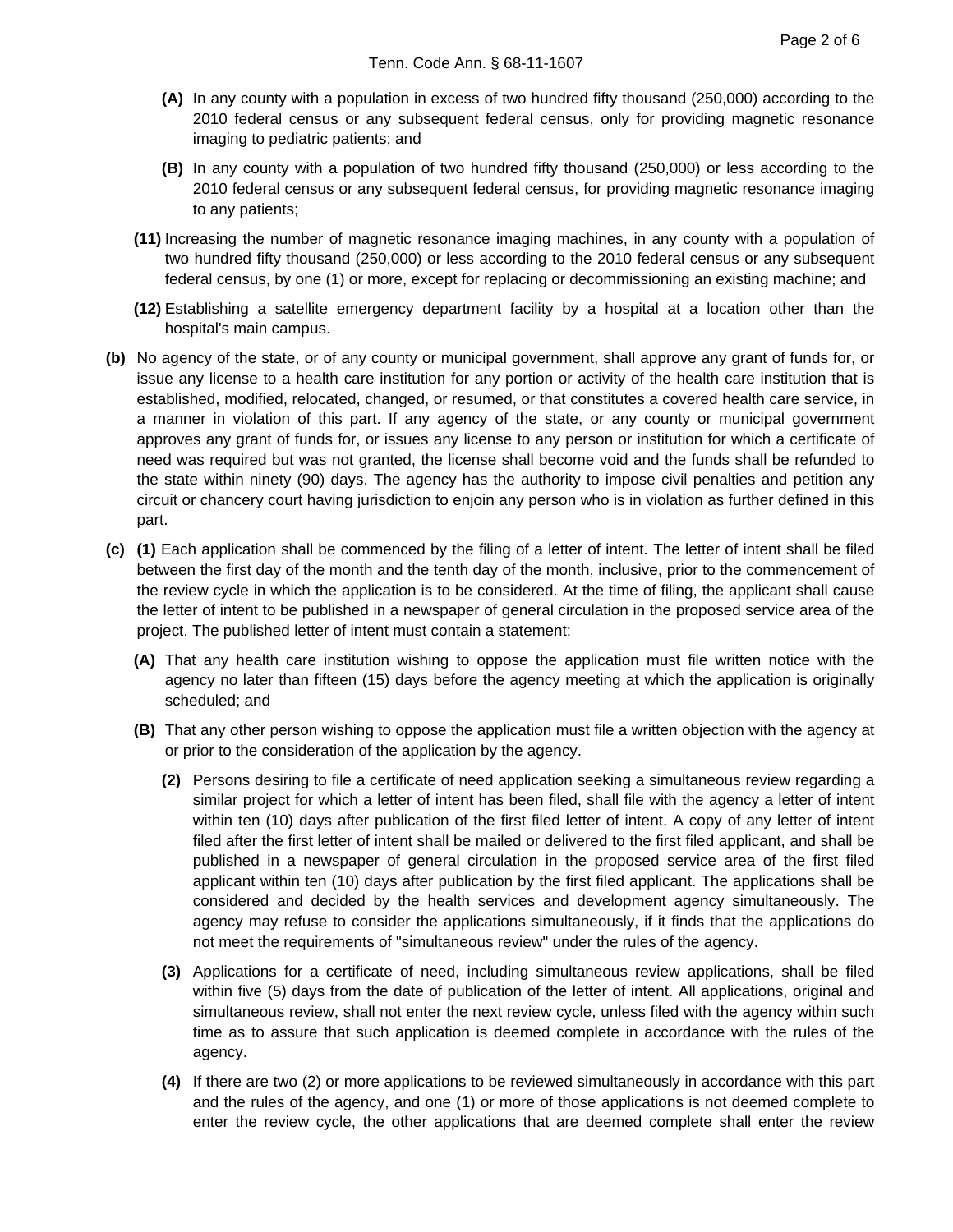cycle. The application or applications that are not deemed complete to enter the review cycle will not be considered with the applications deemed complete and entering the review cycle.

- **(5)** Review cycles shall begin on the first day of each of the following months: January, March, May, July, September, and November; provided, however, that the agency may expand the beginning of the review cycle to other months by rule. Written notice of the beginning of the review cycle shall be made to all applicants deemed complete by the agency for that review cycle. The review cycle shall also be distributed to the members of the agency. If an application is not deemed complete within sixty (60) days after written notification is given to the applicant by the agency staff that the application is deemed incomplete, the application shall be deemed void. If the applicant decides to resubmit the application, the applicant shall comply with all procedures as set out by this part and a new filing fee shall accompany the application.
- **(6)** Each application filed with the agency shall be accompanied by a nonrefundable examination fee which will be fixed by the rules of the agency.
- **(7)** All information provided in the application or any information submitted to the agency in support of an application shall be true and correct. No substantive amendments to the application, as defined by rule of the agency, shall be allowed.
- **(8)** Each applicant shall designate a representative as the contact person for the applicant and shall notify the agency, in writing, of the contact person's name, address, and telephone number. The applicant shall immediately notify the agency in writing of any change in the identity of the contact person or the contact person's address. In addition to any other method of service permitted by law, the agency may serve by registered or certified mail any notice or other legal document upon the contact person at such person's last address of record in the files of the agency. Notwithstanding any law to the contrary, service in the manner specified in this subdivision (c)(8) shall be deemed to constitute actual service upon the applicant.
- **(9)**
- **(A)** Within ten (10) days of the filing of an application for a nonresidential substitution-based treatment center for opiate addiction with the agency, the applicant shall send a notice to the county mayor of the county in which the facility is proposed to be located; the state representative and senator representing the house district and the senate district in which the facility is proposed to be located; and the mayor of the municipality, if the facility is proposed to be located within the corporate boundaries of a municipality; by certified mail, return receipt requested, informing those officials that an application for a nonresidential substitution-based treatment center for opiate addiction has been filed with the agency by the applicant.
- **(B)** If an application involves a healthcare facility in which a county or municipality is the lessor of the facility or real property on which it sits, then within ten (10) days of filing the application, the applicant shall notify the chief executive officer of the county or municipality of the filing, by certified mail, return receipt requested.
- **(C)** An application subject to the notification requirement of this subdivision (c)(9) shall not be deemed complete if the applicant has not provided proof of compliance with this subdivision (c)(9) to the agency.

**(d)**

- **(1)** No communications are permitted with the members of the agency once the letter of intent initiating the application process is filed with the agency. Communications between agency members and agency staff shall not be prohibited. Any communication received by an agency member from a person unrelated to the applicant or party opposing the application shall be reported to the executive director and a written summary of such communication shall be made part of the certificate of need file.
- **(2)** All communications between the contact person or legal counsel for the applicant and the executive director or agency staff after an application is deemed complete and placed in the review cycle are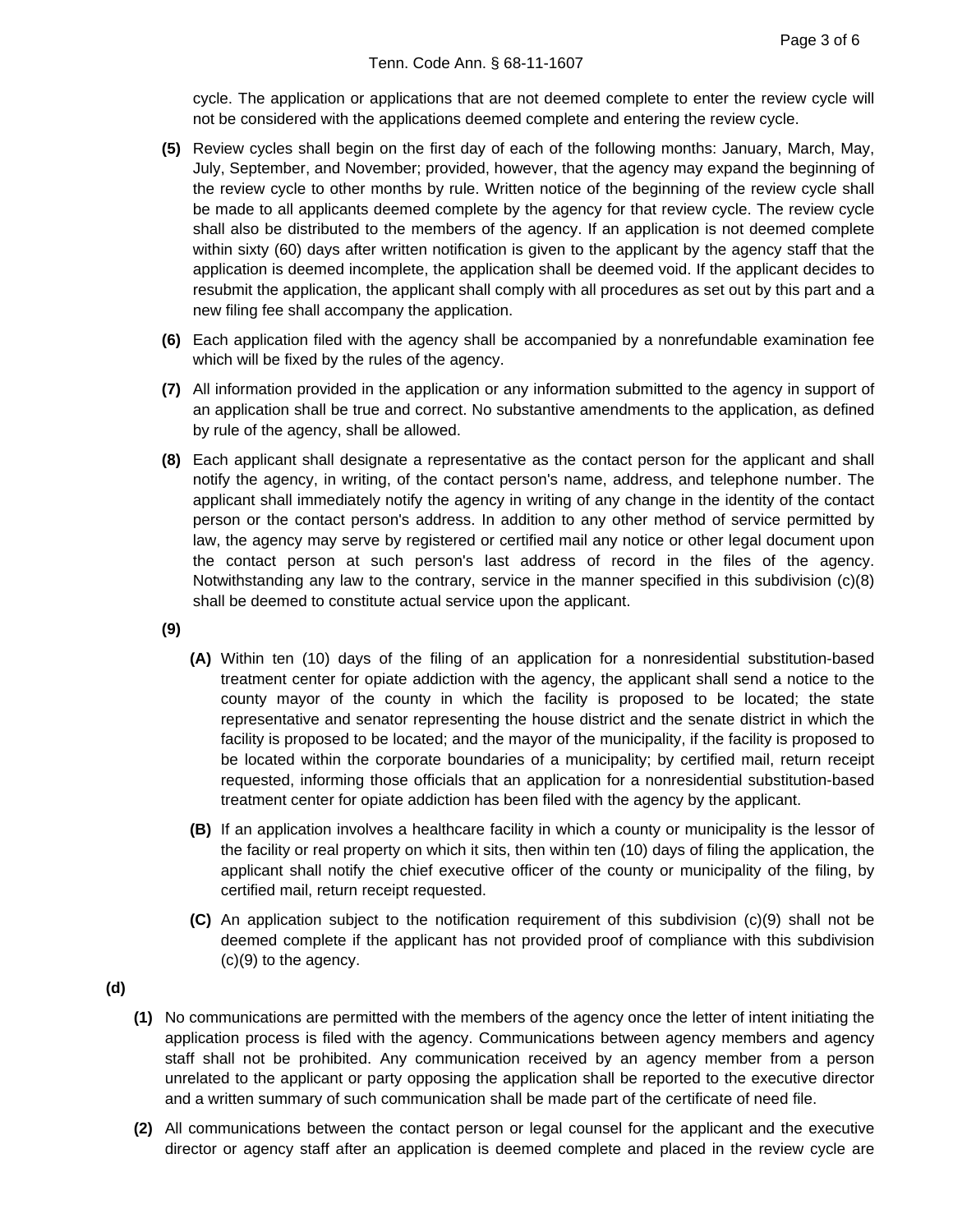prohibited, unless submitted in writing or confirmed in writing and made part of the certificate of need application file. Communications for the purposes of clarification of facts and issues that may arise after an application has been deemed complete and initiated by the executive director or agency staff are not prohibited.

- **(e)** For purposes of this part, agency action shall be the same as administrative action defined in § 3-6-102.
- **(f)**
- **(1)** Notwithstanding this section to the contrary, Tennessee state veterans' homes pursuant to title 58, chapter 7 shall not be required to obtain a certificate of need pursuant to this section.
- **(2)** Notwithstanding this section to the contrary, the beds located in any Tennessee state veterans' home pursuant to title 58, chapter 7 shall not be considered by the health services and development agency when granting a certificate of need to a health care institution due to a change in the number of licensed beds, redistributing beds, or relocating beds pursuant to this section.
- **(g) (1) (A) (i)** Notwithstanding subdivision (a)(3)(A) or (a)(5), no more frequently than one (1) time every three (3) years, a hospital, rehabilitation facility, or mental health hospital may increase its total number of licensed beds in any bed category by ten percent (10%) or less of its licensed capacity at any one (1) campus over any period of one (1) year for any services or purposes it is licensed to perform without obtaining a certificate of need. The hospital, rehabilitation facility, or mental health hospital shall provide written notice of the increase in beds to the agency on forms provided by the agency prior to the request for licensing by the board for licensing healthcare facilities or the department of mental health and substance abuse services, whichever is appropriate.
	- **(ii)** A hospital, rehabilitation facility, or mental health hospital shall not:
		- **(a)** Increase its number of licensed beds for any service or purpose for which it is not licensed to provide; or
		- **(b)** Redistribute beds within its bed complement to a different category.
			- **(B)** For the purposes of this subsection (g), "campus" means structures and physical areas that have the same address and are immediately adjacent or strictly contiguous to the facility's or hospital's main buildings.
				- **(2)** For new hospitals, rehabilitation facilities, or mental health hospitals, the ten percent (10%) increase authorized by subdivision  $(g)(1)$  cannot be requested until one  $(1)$  year after the date all of the new beds were initially licensed.
				- **(3)** When determining projected county hospital bed need for certificate of need applications, all notices filed with the agency pursuant to subdivision (g)(1), with written confirmation from the board for licensing healthcare facilities or the department of mental health and substance abuse services, whichever is appropriate, that a request and application for license has been received and a review has been scheduled, shall be considered with the total of licensed hospital beds, plus the number of beds from approved certificates of need, but yet unlicensed.
- **(h)** After a person holding a certificate of need has completed the actions for which a certificate of need was granted, such certificate of need shall expire.
- **(i)** The owners of the following types of equipment shall register such equipment with the health services and development agency: computerized axial tomographers, magnetic resonance imagers, linear accelerators and position emission tomography. The registration shall be in a manner and on forms prescribed by the agency and shall include ownership, location, and the expected useful life of such equipment. The first registration of all such equipment shall be on or before September 30, 2002. Thereafter, registration shall occur within ninety (90) days of acquisition of the equipment. All such equipment shall be filed on an annual inventory survey developed by the agency. The survey shall include, but not be limited to, the identification of the equipment and utilization data according to source of payment. The survey shall be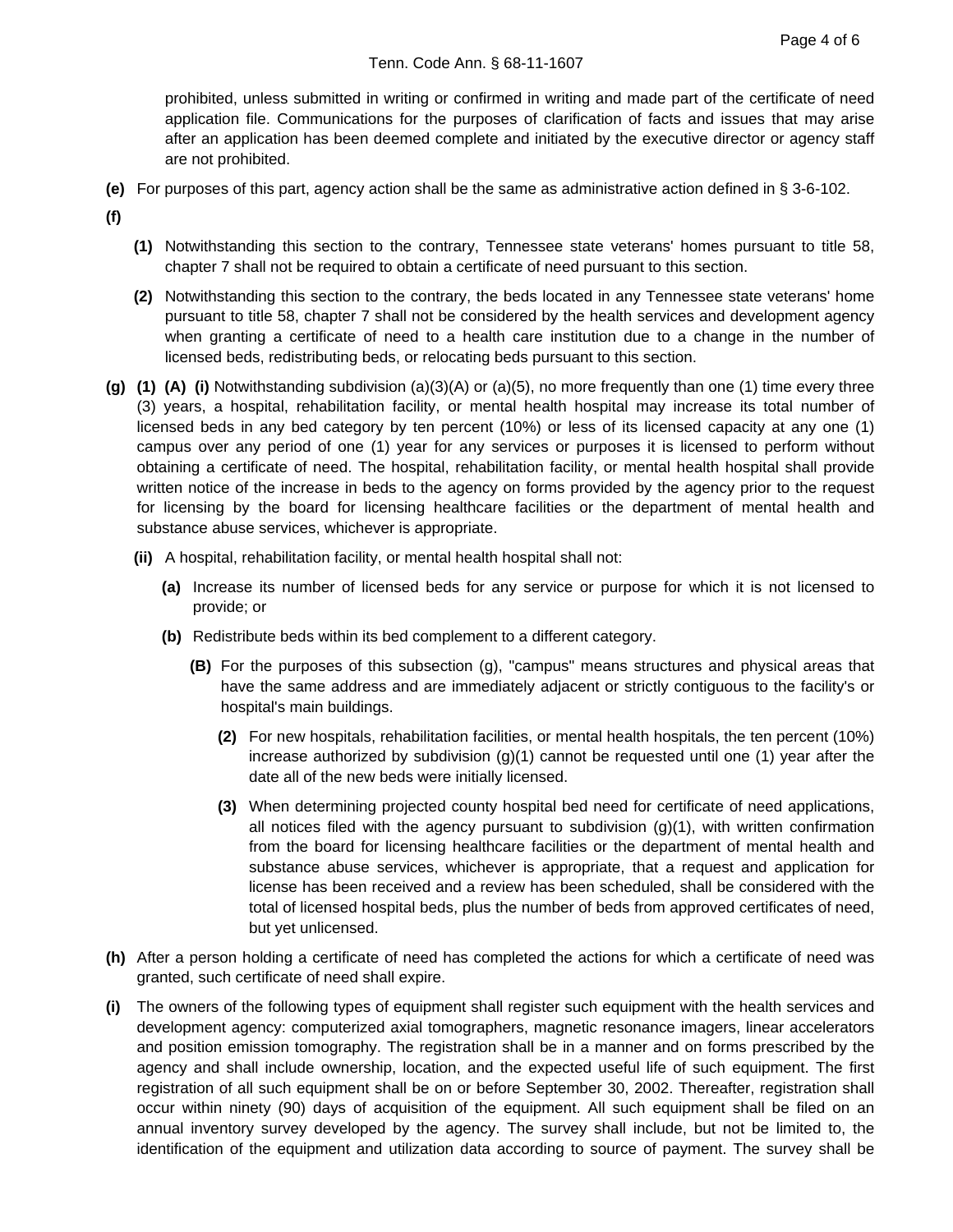filed no later than thirty (30) days following the end of each state fiscal year. The agency is authorized to impose a penalty not to exceed fifty dollars (\$50.00) for each day the survey is late.

**(j)** Notwithstanding this section to the contrary, an entity, or its successor, that was formerly licensed as a hospital, and that has received from the commissioner of health a written determination that it will be eligible for designation as a critical access hospital under the medicare rural hospital flexibility program, is not required to obtain a certificate of need to establish a hospital qualifying for such designation, if it meets the requirements of this subsection (j). In order to qualify for the exemption set forth in this subsection (j), the entity proposing to establish a critical access hospital shall publish notice of its intent to do so in a newspaper of general circulation in the county where the hospital will be located and in contiguous counties. Such notice shall be published at least twice within a 15-day period. The written determination from the department of health and proof of publication required by this subsection (j) shall be filed with the agency within ten (10) days after the last date of publication. If no health care institution within the same county or contiguous counties files a written objection to the proposal with the agency within thirty (30) days of the last publication date, then the exemption set forth in this subsection (j) shall be applicable; provided, that this exemption shall apply only to the establishment of a hospital that qualifies as a critical access hospital under the medicare rural flexibility program and not to any other activity or service. If a written objection by a health care institution within the same county or contiguous counties is filed with the agency within thirty (30) days from the last date of publication, then the exemption set forth in this subsection (j) shall not be applicable.

## **(k)**

- **(1)** A nursing home may increase its total number of licensed beds by the lesser of ten (10) beds or ten percent (10%) of its licensed capacity over any period of one (1) year without obtaining a certificate of need. The nursing home shall provide written notice of the increase in beds to the agency on forms provided by the agency prior to the request for licensing by the board for licensing health care facilities.
- **(2)** For new nursing homes, the ten (10) bed or ten percent (10%) increase cannot be requested until one (1) year after the date all of the new beds were initially licensed.
- **(3)** When determining projected county nursing home bed need for certificate of need applications, all notices filed with the agency pursuant to subdivision (k)(1), with written confirmation from the board of licensing health care facilities that a request and application for license has been received and a review has been scheduled, shall be considered with the total of licensed nursing home beds, plus the number of beds from approved certificates of need, but yet unlicensed.
- **(4)** During such time as § 68-11-1622 shall apply, this subsection (k) shall be suspended.
- **( l)**Nothing in this part shall require a certificate of need for a home care organization that is authorized to provide only professional support services as defined in § 68-11-201.
- **(m)** Notwithstanding any other law to the contrary, after May 14, 2004, a home care organization may only initiate hospice services after applying for and receiving a certificate of need for providing hospice services.
- **(n)**
- **(1)** Any person who provides magnetic resonance imaging services shall file an annual report by March 1 of each year with the agency concerning adult and pediatric patients that details the mix of payors by percentage of cases for the prior calendar year for its patients, including private pay, private insurance, uncompensated care, charity care, medicare, and medicaid.
- **(2)** In any country with a population in excess of two hundred fifty thousand (250,000), according to the 2010 federal census or any subsequent federal census, any person who initiates magnetic resonance imaging services shall notify the agency in writing that imaging services are being initiated and shall indicate whether pediatric patients will be provided imaging services.
- **(o) (1)** An application for certificate of need for organ transplantation shall separately:
	- **(A)** Identify each organ to be transplanted under the application; and